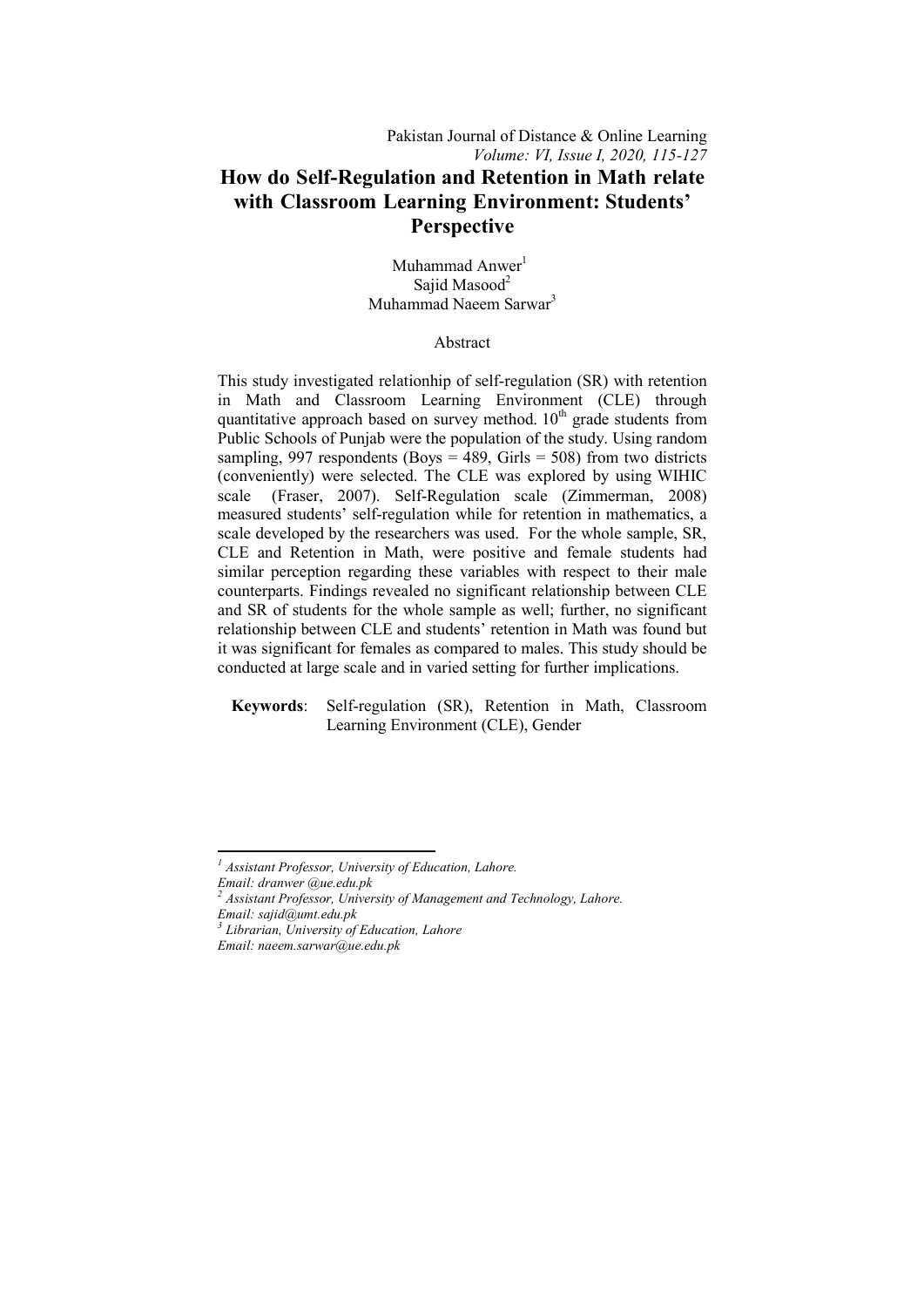# **Introduction**

It is the education which teach one's to think intensively for innovation in life. The students stay in a classroom for learning and spent innovation in life. The students stay in a classroom for learning and spent there most of the time for teaching-learning process. Classroom is a place where the students advances with the intention of bright future and for this purpose, they acquired knowledge and skills to achieve this goal. This is a platform where they gain knowledge, skills considered necessary for prospering and succeed in the global society. For the This is a platform where they gain knowledge, skills considered necessary for prospering and succeed in the global society. For the nourishment of a student the classroom acts as an integral part. In order to gain maximum effectiveness in teaching it is compulsory to understand the patterns in which CLE affects the learners (Hannah, 2013). ion which teach one's to think intensively for udents stay in a classroom for learning and spent r teaching-learning process. Classroom is a place inces with the intention of bright future and for irred knowledge and skil

The word learning has been embedded with numerous concepts, and meanings which best explains it and relate it with psychosocial environment of classroom (Mayhew, Grunwald & Dey, 2005, Kay & Kibble, 2016). As different researchers have different ideas about learning environment, Dorman (2002) is of the view that learning environment is an atmosphere, climate, habitat and locality. There are four basic elements of learning environment, culture, ecology, atmosphere linked with social system (Vosko, 1984). nderstand the patterns in which CLE affects the learners (Hannah<br>
113).<br>
The word learning has been embedded with numerous concepts<br>
and meanings which best explains it and relate it with psychosocia<br>
113).<br>
The word learn

Fraser (2007, 2012) has simultaneously proved quality learning environment of classroom pays important part for student's learning. When the learners perception regarding CLE is positive, then their learning becomes effective. As Hanrahan (2002) describes that the teaching methodology and research on science advises that energetic teaching methodology and research on science advises that energetic qualities of science classroom can live significant effects on alienating students even before they found the pursuits activities with the ideas of science. Modern researches in Psychology pays heed to develop self confidence and self- regulation (SR) in abilities of learners (Zimmerman, 2008). In fact, accomplishment in science education paves the way to motivate the students by making the attitude strong and it results 2008). In fact, accomplishment in science education paves the way to motivate the students by making the attitude strong and it results not only in learning but also producing sense of SR which is needed for future achievements. neer, *Massood* & *Sarwer*<br>
1/6<br>
In is the clucation which teach one's to think intensively<br>
116<br>
11 is the clucation which teach one's to think intensively<br>
11 is the intensivel the methor teaching-learning process. Class exection. As different researchers have different ideas about alger environment, Dorman (2002) is of the view that learning nment is an atmosphere, climate, habitat and locality. There are basic elements of learning enviro rs (Zimmerman,<br>aves the way to<br>ad it results not which is needed for<br>e contexts named as<br>nfluence the self-

# **Review Literature**

The learning environment consists of three contexts named as social, psychological and pedagogical. They influence the regulation of the learners. Extensive educational concepts in which environments of psychological point of view and physical arguments are included in the classroom learning environment and teachers' qualities regulation of the learners. Extensive educational concepts in which environments of psychological point of view and physical arguments are included in the classroom learning environment and teachers' qualities and attitude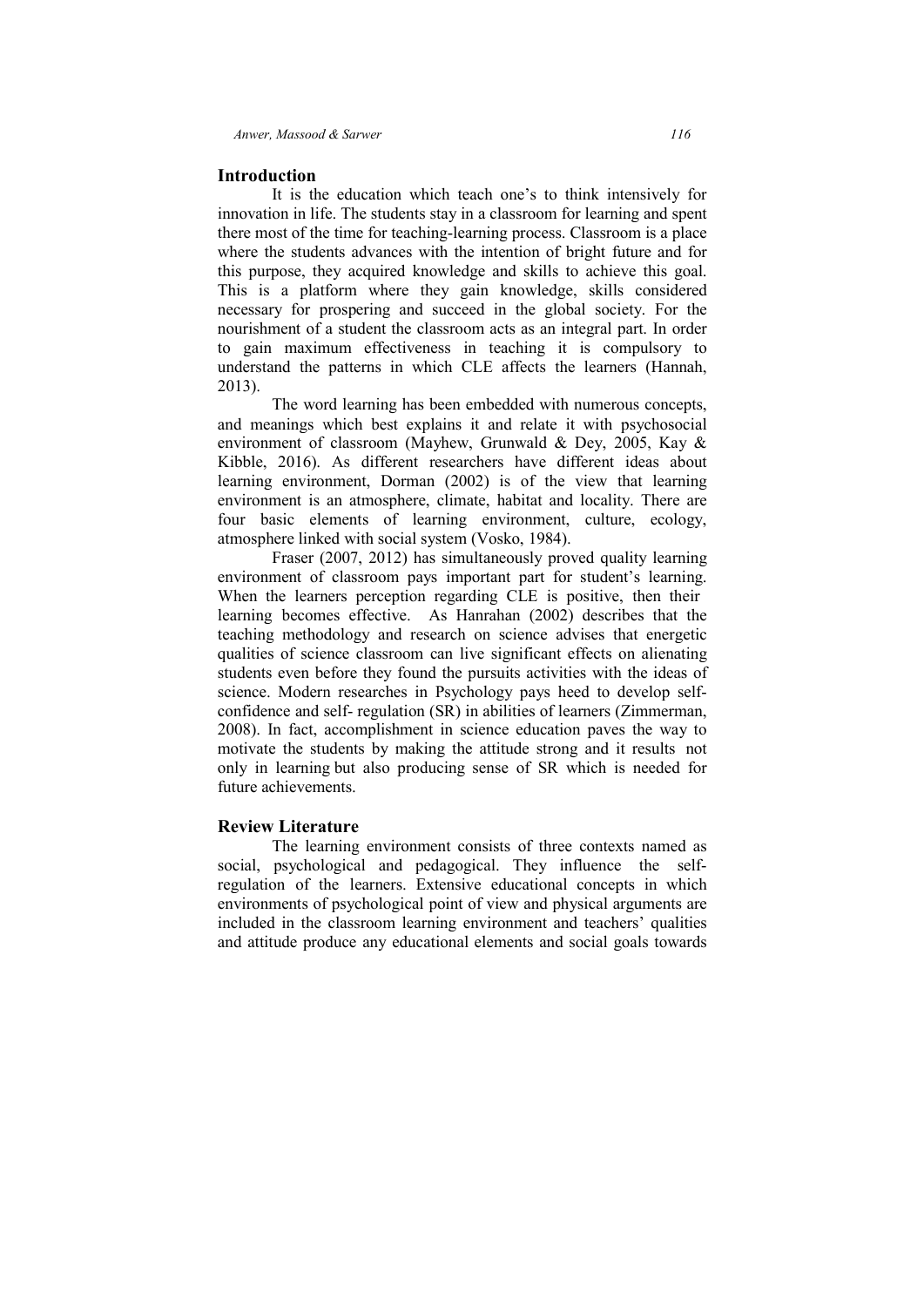classroom learni learning environment (Fraser, 2007). Self-regulation has a classroom learning environment (Fraser, 2007). Self-regulation has a deep link with the classroom learning environment (Barak, Hussein-Farraj, & Dori, 2016) and learner's performance (Wang, & Zhan, 2020). It is individual's ability for controlling actions and task to get particular target. The inner environment of the classroom is attached to the sentiments, findings, observations and results of experiences conducted for students (Fraser, 2009). A positive CLE creates a sense of fulfillment and unfulfillment, pleasure and fraught of horror towards a specific subject. In this way the students positive understanding regarding classroom environment helps to get the good results and outcomes from them (Wang, & Zhan, 2020). A positive CLE creates a sense of fulfillment<br>and fraught of horror towards a specific<br>students positive understanding regarding<br>is to get the good results and outcomes from<br>ts for transfer of knowledge while moving

Retention of concepts for transfer of knowledge while one topic to another is the most necessary factor for learners in today's classroom. It helps the teacher for reviewing and re-teaching concepts: thus, retention comes at top priority at the classroom level. The word retention has also been linked with student's enrollment during fall to fall in a class or a subject. Todays in our classrooms Math is being taught as a compulsory subject all over the world. To create educated individuals who can apply mathematics in everyday life; mathematical studies were designed. It develops decision making skills in people and solve effective problem. The findings of various researches (Reynolds & Walberg 1992, Mata, Monteiro, & Peixoto, 2012) regarding retention in mathematics revealed linkage between students positive thinking for classroom learning environment have an important function. 2020).<br>
2020).<br>
2020 to transfer of knowledge while moving<br>
2020 to the most necessary factor for learners in today's<br>
2020 to teacher for reviewing and re-teaching concepts; for reviewing and re-teaching concepts;<br>iority at the classroom level. The word<br>ith student's enrollment during fall to fall<br>n our classrooms Math is being taught as<br>he world. To create educated individuals<br>everyday life;

According to Fraser (2002) some necessary dimensions are revealed linkage between students positive thinking for classroom<br>learning environment have an important function.<br>According to Fraser (2002) some necessary dimensions are<br>useful for the promotion of an ideal environment o teacher guidance, partnership, cooperation, student motivation, equality and hearing. Retention of students in mathematics is positively associated with classroom learning environment (Edwards, Rule,  $\&$ associated with classroom learning environment (Edwards, Rule,  $\&$ Boody, 2017). Student's affective outcomes have strong impact by classroom learning environment (Fraser, 2002). Kim, et al., (2000) believed that males need focused classrooms as compare to females. The relationship of student and teacher is significantly dependable on The relationship of student and teacher is significantly dependable on learners' self- regulation and retention in Mathematics. Researches clearly show that the gender were not significantly different for different levels of learning environment while it was concluded that the retention of female in Math was very positive and affirmatively encouraging than males for classroom learning environment. Moreover, the teachers must try hard for understanding interests of learners with respect to learning and providing the solutions of their problems in the process of their and providing the solutions of their problems in the process of their learning. Similarly, in several studies locale wise differences were also to the classroom like<br>motivation, equality<br>matics is positively<br>(Edwards, Rule, &<br>re strong impact by<br>Kim, et al., (2000)<br>compare to females. f student and teacher is significantly dependably<br>gulation and retention in Mathematics. Resear<br>he gender were not significantly different for differentironment while it was concluded that the reter<br>was very positive and a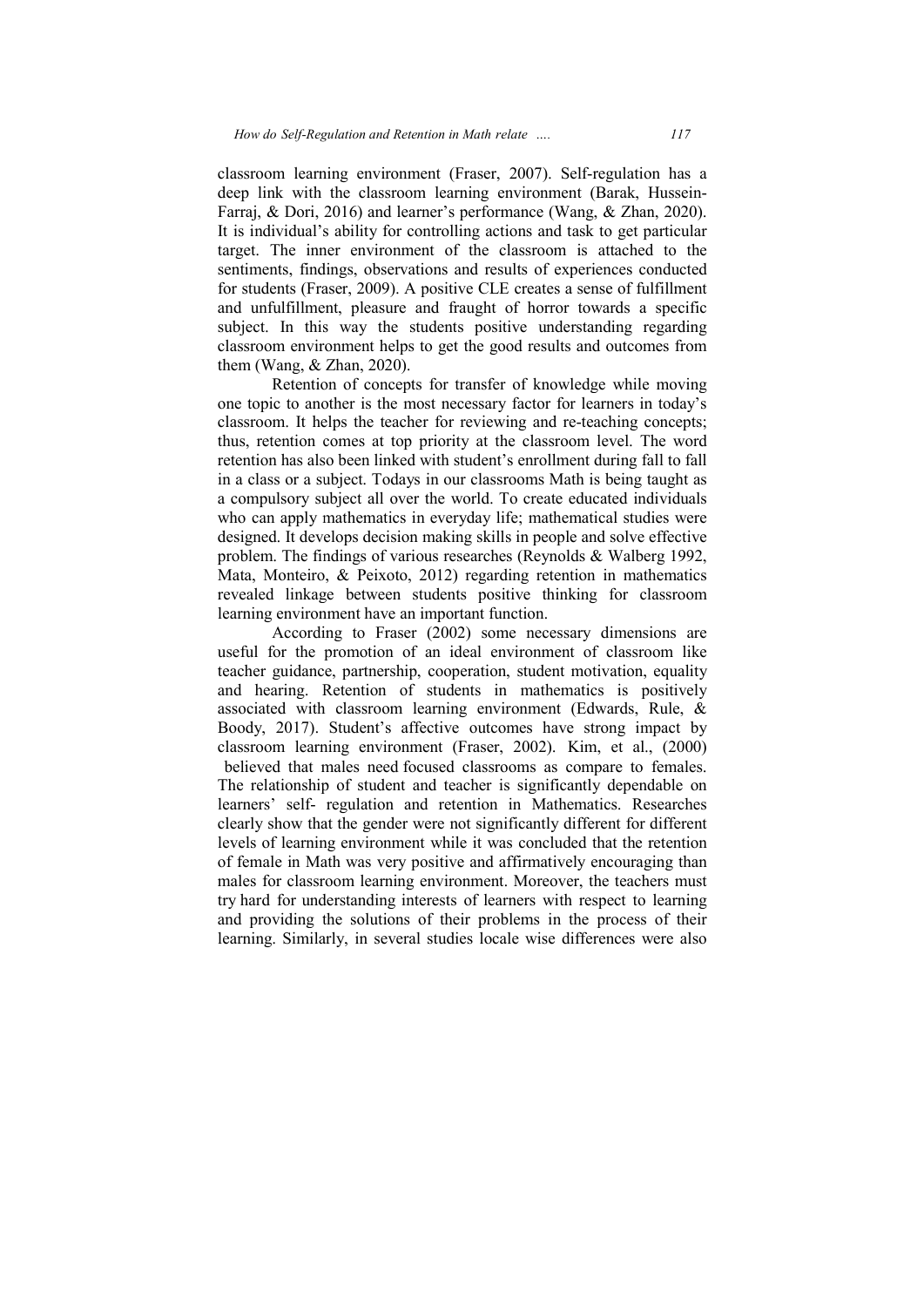found. In many researches it is observed that self-regulation of learners from rural areas were more positive than the urban students regarding found. In many researches it is observed that self-regulation of learners from rural areas were more positive than the urban students regarding classroom learning environment. The tool WIHIC was adopted for measuring learning environment which was developed by Fraser (2007). For student's self-regulation "Academic Self-Regulation" tool was adopted that is developed by Zimmerman and "Retention in Math" scale was used for the assessment of students learning in classroom.

Self-regulation and retention in Math have been key components of classroom learning environment. Its detailed perc perceptive is very essential to enhance student's achievements and success but these aspects were being neglected badly in Pakistan. Thus, in this study the relationship between CLE, SR and Retention in Mathematics was determined through following objectives. relationship between CLE, SR and Retention in Mathen<br>determined through following objectives.<br>**Objectives**<br>1. To examine the nature of CLE, SR and Retention in Math. ming environment which was developed by Fraser (2007).<br>
self-regulation "Academic Self-Regulation" tool was<br>
developed by Zimmerman and "Retention in Math" scale<br>
e assessment of students learning in classroom.<br>
gulation a

# **Objectives**

- 
- 2. To explore the relationship between CLE, SR and Retention in Math.

# **Research Questions Questions**

- 1. What is the nature of CLE, SR and Retention in Math?
- 2. Is there any difference between boys and girls scores on CLE, SR and Retention in Math?
- 3. Is there any relationship between CLE and students' SR at level?
- 4. Is there any relationship between CLE and students' Retention in Math at gender basis?

# **Methods**

It was quantitative approach based on survey method, which Math at gender basis?<br> **Methods**<br>
It was quantitative approach based on survey method, which<br>
was conducted on  $10^{\text{th}}$  graders of public secondary schools of Punjab. It is crucial stage as at this level achievements decides the future of the students. Out of 36 districts, two districts were selected conveniently, from each district forty secondary schools  $(20 \text{ girls} \& 20 \text{ boys}^{\circ} \text{ schools})$ were randomly selected. The any relationship between CLE and students' Retention in<br>at gender basis?<br>S<br>is the elected on 10<sup>th</sup> graders of public secondary schools of Punjab. It<br>stage as at this level achievements decides the future of the<br>Out o

# **Instruments**

It was survey study in which three questionnaires were used for data collection. What is Happening in the Classroom (WIHIC) (Fraser, 2007) adapted by Islam (2012) (2012) was used to measure CLE and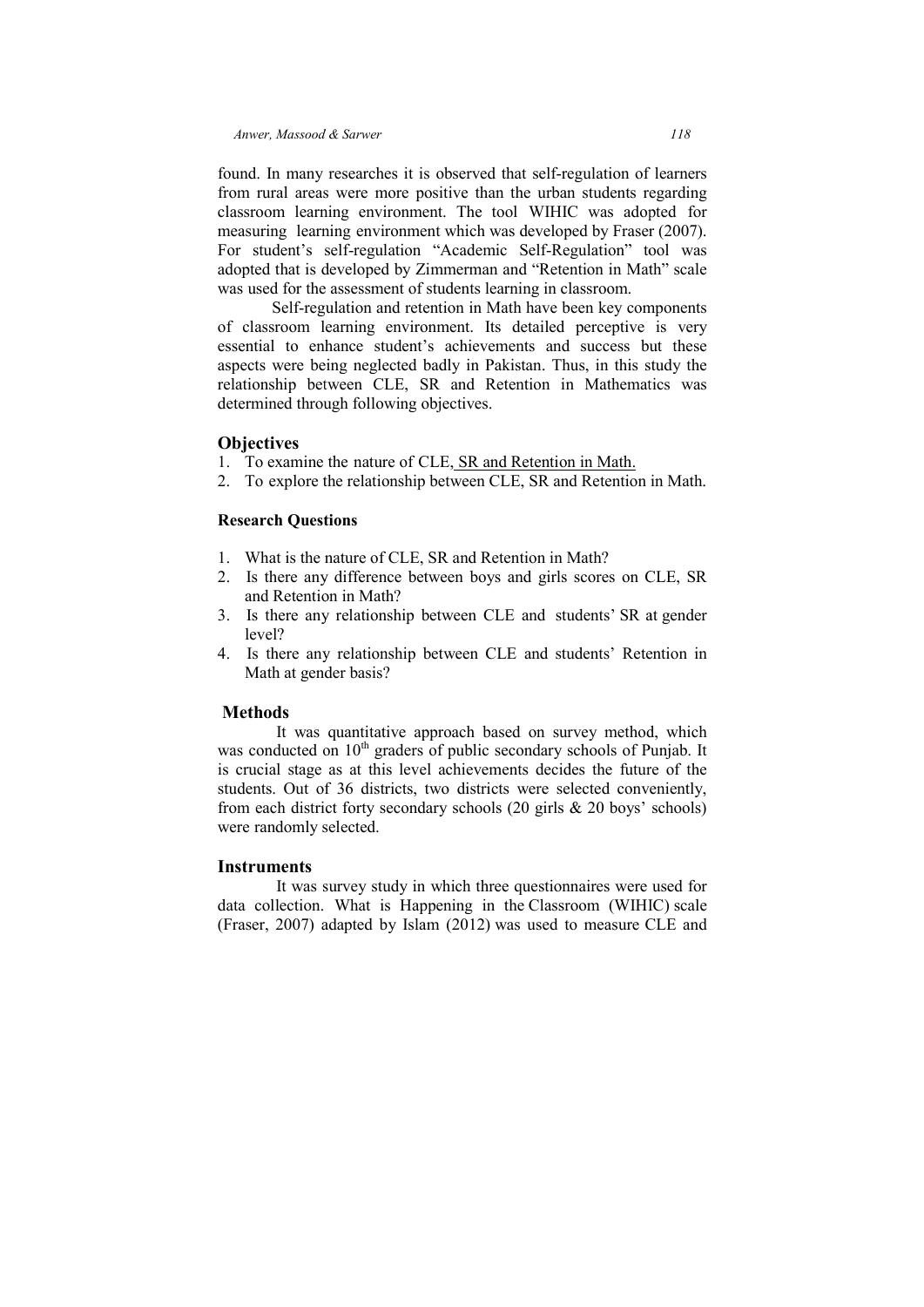for measuring SR tool developed by (used by Akhter, 2012 & Monza Batool, 2016 in local context) was used and "Retention in Math" scale, developed by researchers themselves was used for data collection. For developed by researchers themselves was used for data collection. For CLE scale, the reliability coefficient was 0.91, for self-regulation scale it was 0.83 and for retention in Math; it was 0.84 for the whole scale which was 0.83 and for retention in Math; it was 0.84 for the whole scale which discovered that the tools were reliable for the study. The validity of these tools in context of Pakistan had already been established in the past researches.

# **Pilot Testing of Retention in Math instrument**

Two hundred (100 boys and 100 girls) students were selected for pilot testing of retention in math scale. Initially reliability of the scale (with 20 items) was calculated as 0.81. While collecting the data for the pilot study, the researchers found that participants were feeling difficulties in understanding a few questions. With the help of bilingual experts, necessary amendments were induced with reference to understanding level of the students. By rephrasing items, the tool was once again administered to 200 students. Its reliability was increased from 0.816 to 0.842. Total 16 items were finalized as questionnaire. *How do Self-Regulation and Retention in Math relate* .... 119<br>
for measuring SR tool developed by (used by Akhter, 2012 & Mon<br>
Batool, 2016 in local context) was used and "Retention in Math" scale<br>
developed by researcher archers themselves was used for data collection. For ability coefficient was 0.91, for self-regulation scale it tention in Math, it was 0.84 for the whole scale which tools were reliable for the study. The validity of thes

# **Procedures**

The researchers ensured data collection in person from all the forty schools from two districts after taking permission from principals of the concerned schools. Ouestionnaires were personally administered by the researchers in the classrooms. After introduction researchers briefed the participants about the study. Data collection process took approximately two months. el of the students. By rephrasing items, the tool was<br>instered to 200 students. Its reliability was increased<br>2. Total 16 items were finalized as questionnaire.<br>rchers ensured data collection in person from all the<br>1 two d

# **Data analysis**

 The scorning was made and entered in SPSS software for its analysis. Along with mean and standard deviations, variables were compared through t test. In order to establish relationship between the variables, Pearson correlation was used.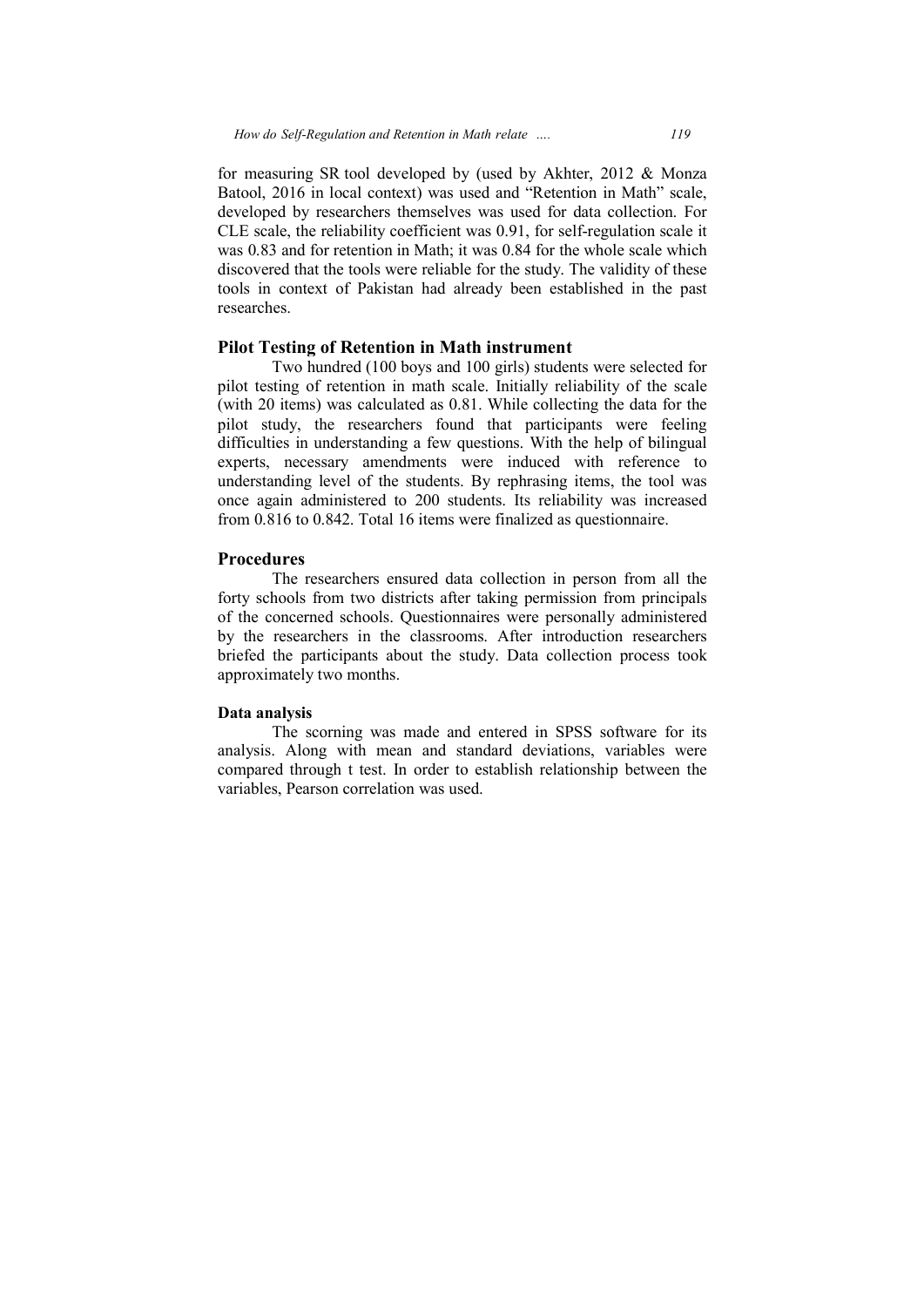# **Results of the Study**

Table 1

 *Mean and SD of Retention in Math, SR and CLE Scales* 

| Variable             | N   | Mean   | <b>SD</b> |
|----------------------|-----|--------|-----------|
| Retention in Math    | 997 | 61.54  | 8.811     |
| Self-Regulation      | 997 | 112.37 | 13.811    |
| Learning Environment | 997 | 223.68 | 24.230    |

The above table showed that the mean of Retention in Math for the whole sample is (61.54) with standard deviation 8.811, mean of SR (112.37) with standard deviation 13.811 and mean of CLE (223.68) with standard deviation 24.230.

#### Table 2

*Comparison of SR, Retention in Math and CLE on gender basis* 

| Variables   | Gender | N   | Mean   | <b>SD</b> | Df  |          | p       |
|-------------|--------|-----|--------|-----------|-----|----------|---------|
| Self-       | Male   | 489 | 111.45 | 14.004    |     |          |         |
| regulation  |        |     |        |           | 995 | $-2.068$ | $.039*$ |
|             | Female | 508 | 113.26 | 13.577    |     |          |         |
| Retention   | Male   | 489 | 61.84  | 8.086     |     |          |         |
| in Math     |        |     |        |           | 995 | 1.047    | .995    |
|             | Female | 508 | 61.25  | 9.456     |     |          |         |
| Classroom   | Male   | 489 | 223.78 | 22.703    |     |          |         |
| learning    |        |     |        |           | 995 | 0.133    | 0.894   |
| Environment | Female | 508 | 223.57 | 25.637    |     |          |         |
|             |        |     |        |           |     |          |         |

 $*_{p>0.05}$ 

 The above table reflects that difference in mean of Male (Mean = 111.45,  $SD = 14.004$ ) and female respondents (Mean = 113.26,  $SD =$ 13.577) was not significant for SR at p>0.05 with the t value (- 2.068) and df (995). It can be inferred that female students had similar selfregulation when compared with male students.

Table 2 also reflects that difference in Mean of Male (Mean = 61.84, SD  $= 8.086$ ) and female respondents (Mean  $= 61.25$ , SD  $= 9.456$ ) was not significant at  $p > 0.05$  with the t value (1.047) and df (995). It can be concluded that male students had similar retention in Math with respect to female students.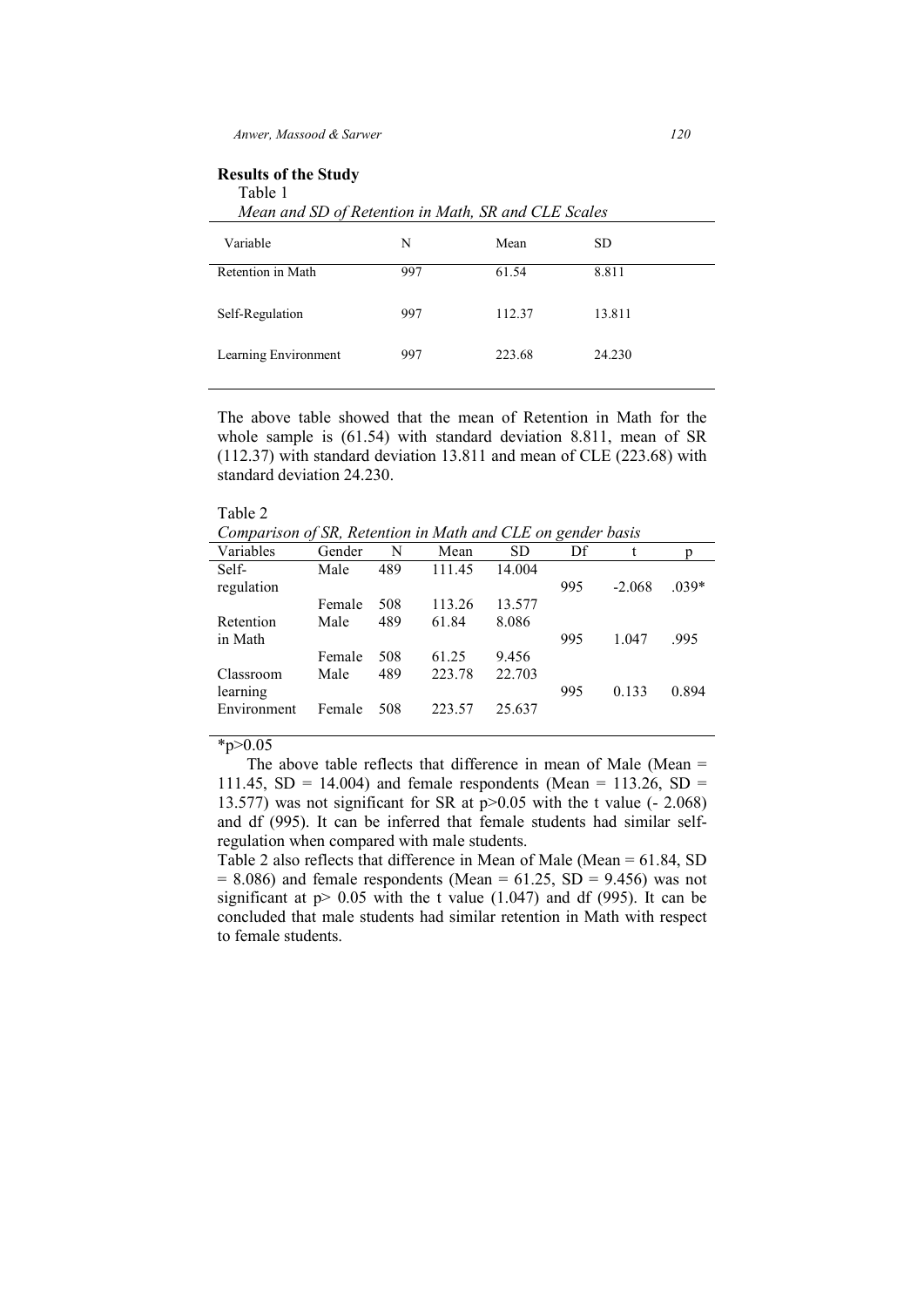Table 2 further explains that mean difference was not significant at Table 2 further explains that mean difference was not significant at  $p > 0.05$  with t-value 0.133 and df 995 for boys and girls which reveal that male students ( $M = 223.78$ , SD= 22.703) and female students ( $M =$ 223.57, SD= 25.637) on WIHIC scale. Boys had similar perception regarding CLE with respect to girls. value 0.133 and df 995 for boys and girls which<br>
i (M= 223.78, SD= 22.703) and female stu<br>
25.637) on WIHIC scale. Boys had similar<br>
E with respect to girls.<br>
Letween SR and CLE Gender N r p

| Table 3                         |        |     |       |       |  |  |
|---------------------------------|--------|-----|-------|-------|--|--|
| Relationship between SR and CLE |        |     |       |       |  |  |
| Respondents                     | Gender | N   | r     | p     |  |  |
|                                 |        |     |       |       |  |  |
| Overall                         |        | 997 | 0.052 | 0.103 |  |  |
|                                 |        |     |       |       |  |  |
|                                 | Male   | 489 | 0.041 | 0.366 |  |  |
|                                 |        |     |       |       |  |  |
|                                 | Female | 508 | 0.062 | 0.163 |  |  |
|                                 |        |     |       |       |  |  |

p>0.01

#### Table 4

*Relationship of CLE and Students Retention in Math*

| Analysis shows that there exists no significant relationship between CLE<br>and SR of students' $(r = 0.052, p > 0.01)$ . The relationship of CLE and SR<br>of students for Male $(r = 0.041)$ as well as for Female $(r = 0.062)$<br>respondents was not significant. |        |     |                                                    |       |
|------------------------------------------------------------------------------------------------------------------------------------------------------------------------------------------------------------------------------------------------------------------------|--------|-----|----------------------------------------------------|-------|
| Table 4                                                                                                                                                                                                                                                                |        |     | Relationship of CLE and Students Retention in Math |       |
|                                                                                                                                                                                                                                                                        |        |     |                                                    |       |
| Respondents                                                                                                                                                                                                                                                            | Gender | N   | $\mathbf r$                                        | p     |
|                                                                                                                                                                                                                                                                        |        |     |                                                    |       |
| Overall                                                                                                                                                                                                                                                                |        | 997 | 0.044                                              | 0.165 |
|                                                                                                                                                                                                                                                                        |        |     |                                                    |       |
|                                                                                                                                                                                                                                                                        | Female | 508 | 0.100                                              | 0.025 |
|                                                                                                                                                                                                                                                                        |        |     |                                                    |       |
|                                                                                                                                                                                                                                                                        |        |     |                                                    |       |
|                                                                                                                                                                                                                                                                        | Male   | 489 | 0.033                                              | 0.471 |
| p > 0.01                                                                                                                                                                                                                                                               |        |     |                                                    |       |
|                                                                                                                                                                                                                                                                        |        |     |                                                    |       |
| Table 4 reveals that there is no significant relationship between CLE and<br>students' retention in Math with $(r = 0.044)$ . Female $(r = 0.100)$                                                                                                                     |        |     |                                                    |       |
| respondents show significant relationship as compared to male $(r =$                                                                                                                                                                                                   |        |     |                                                    |       |
|                                                                                                                                                                                                                                                                        |        |     |                                                    |       |

Table 4 reveals that there is no significant relationship between CLE and students' retention in Math with  $(r = 0.044)$ . Female  $(r = 0.100)$ respondents show significant relationship as compared to male  $(r =$ 0.033) respondents.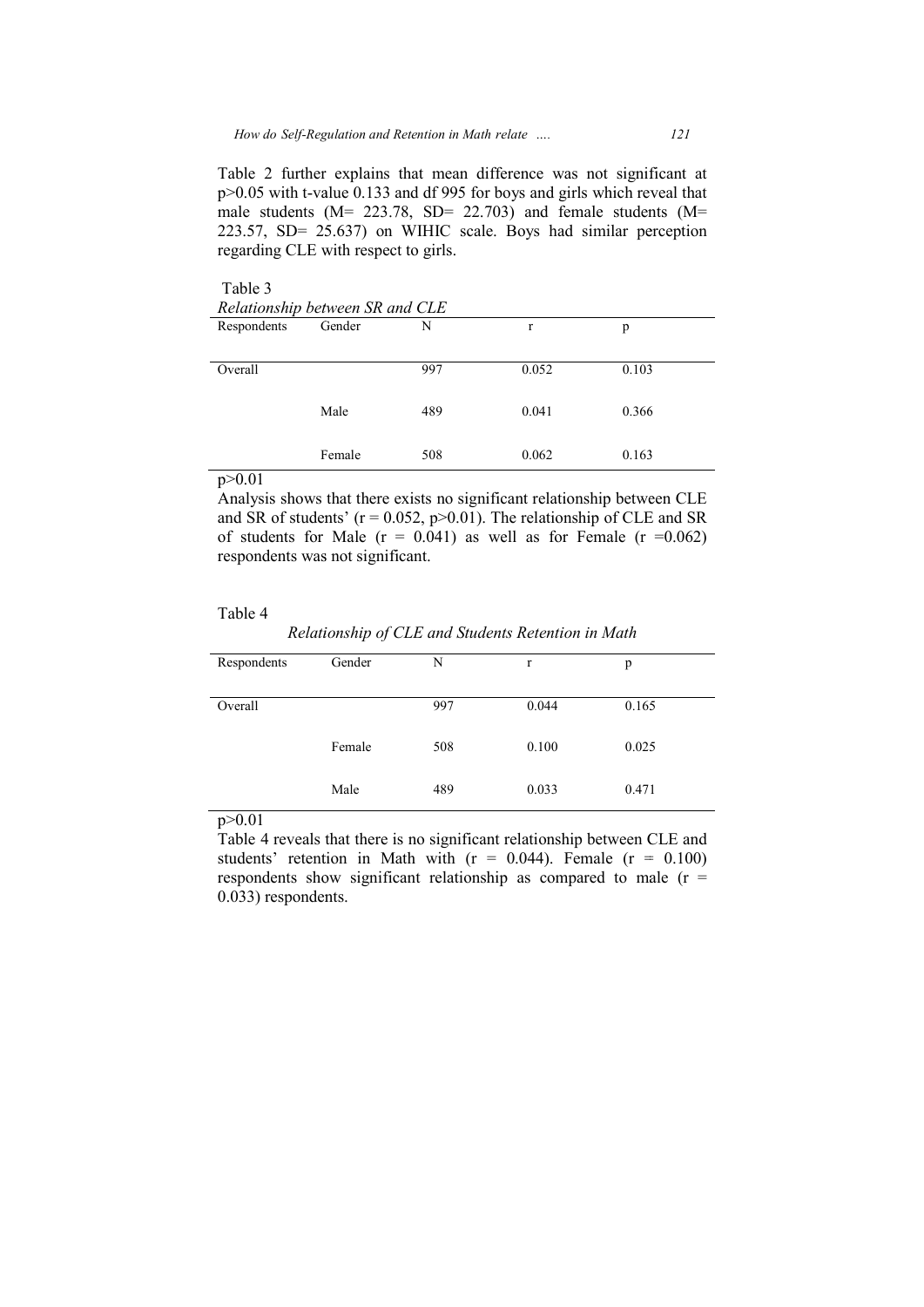# **Discussion**

It was concluded that female and male students had similar SR which is in contradiction with the findings of Bembenutty  $(2007)$ . These findings indicate that the females had more self-regulation as they always focus on self-organization and do rehearsal through self-regulation strategies as compared to males. It is more common in the society which is also depicted from figures and digits that the girls display better and apply more strategies for self-regulation than boys. The females are more disciplined and have better ability than males for regulation (Duckworth, Seligman, 2006). The elements of instruction and teachers' attitude are main factors which influence the student's self-regulation in classroom. It includes practicality, teachers' spirit, humor, clearness and teacher hope for students' capacity that leads quality teaching. ncluded that female and male students had similar SR<br>diction with the findings of Bembenutty (2007). These<br>that the females had more self-regulation as they always<br>ganization and do rehearsal through self-regulation<br>orared

Boys and girls quite differ in all fields but in this study, they were same in most of the findings. Quite same case found with the perceptions of males and females regarding classroom learning environment. It was concluded that female and male students had similar were same in most of the findings. Quite same case found with the perceptions of males and females regarding classroom learning environment. It was concluded that female and male students had similar CLE that was in contra indicated that in geography and mathematics female respondents had more concern for learning environment with respect to males (Aldridge & Fraser 2000). According to Boekerets and Cascullar (2006) the perception of the learners regarding their CLE have relationship with their thoughts for completing the process of learning activities in classrooms. Analysis shows that there exists no significance relationship between CLE and SR of students for the whole sample and moreover it was also not significant on gender level. which was contradictory to past researches. According to Goh and Fraser (2003) the girls identify more suitable classroom environments than boys although the boys have credit of mathematics achievements. nd Cascullar (2006) the<br>E have relationship with<br>of learning activities in<br>b significance relationship<br>e sample and moreover it<br>was contradictory to past<br>3) the girls identify more<br>ough the boys have credit<br>relationship be

For the whole sample no significant relationship between CLE lents' retention in Math was found but it was significant for as compared to males. It is another affect that the females had and students' retention in Math was found but it was significant f females as compared to males. It is another affect that the females had more useful retention in math than boys. This outcome is similar to the past research which reveals that the female students perform better in the teaching of mathematics in comparison to male in the learning environment (Arnot et al., 1999; Hydea et al., 2009). These were in contradiction with the results of past researches which described that boys shows more retention in mathematics with respect to girls (Fennema, 2000; Ajai contradiction with the results of past researches which described that boys shows more retention in mathematics with respect to girls (Fennema,2000; Ajai & Imok retention in math than boys. This outcome is similar to the which reveals that the female students perform better in the mathematics in comparison to male in the learning is another affect that the females h<br>n boys. This outcome is similar to t<br>e female students perform better in t<br>mparison to male in the learni<br>Hydea et al., 2009). These were<br>past researches which described the<br>mathematics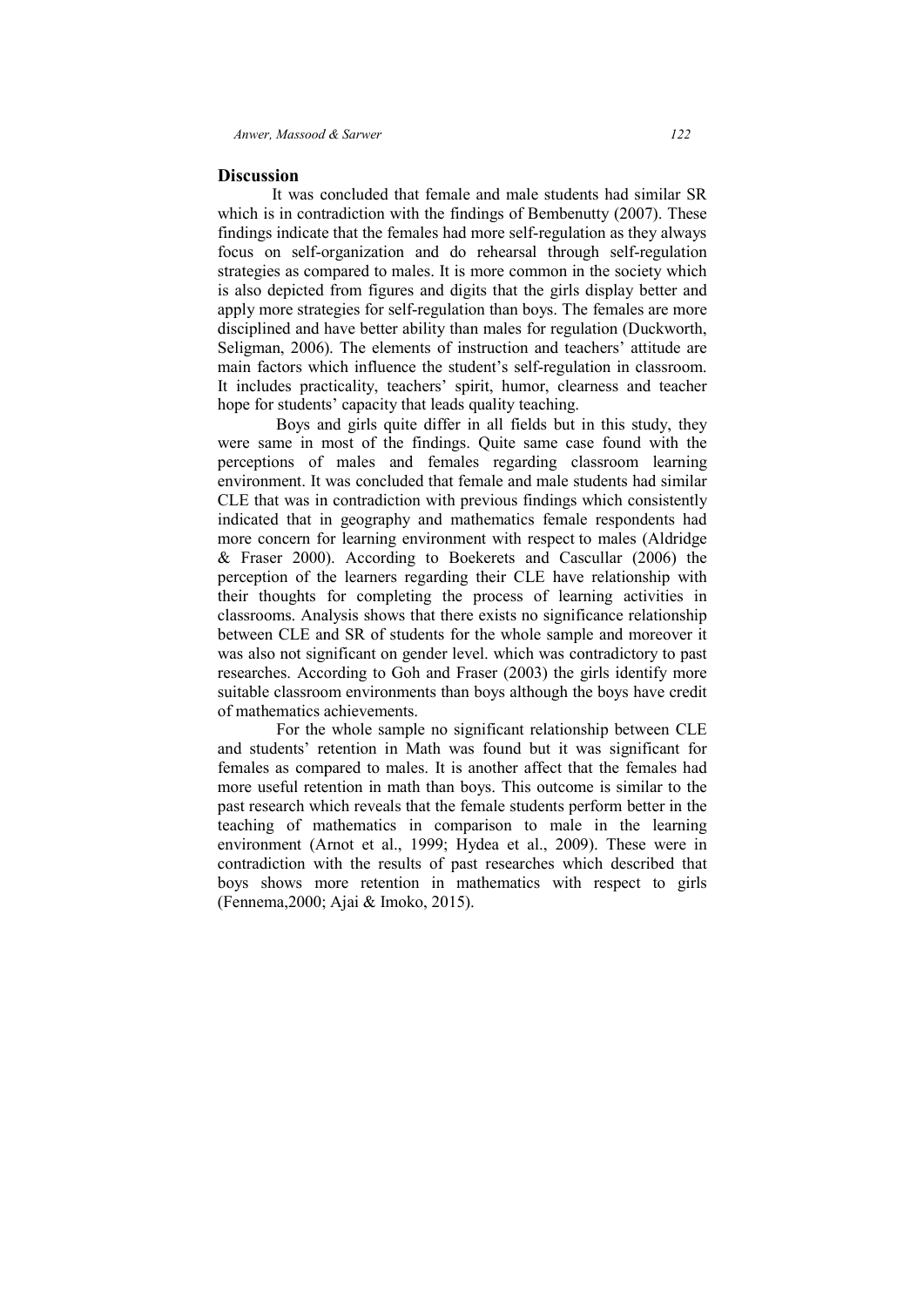# **Recommendations**

As outcomes of this research, following recommendations were given for making classroom learning environment conducive for learners. For this purpose, the teacher personality should have some learners. For this purpose, the teacher personality should have some qualities and abilities to make better arrangements for the class and entrust responsibilities to learners. The learning environment should be interactive by using activities in the class. Psycho-social environment and Physical learning is being neglected in a Pakistan's national educational policies so, the policy makers should keep in mind these two important aspects to improve the student's retention in Math. *do Self-Regulation and Retention in Math relate* .... 123<br> **1133**<br> **1233**<br> **1233**<br> **1233**<br> **1235**<br> **1235**<br> **1235**<br> **1235**<br> **1235**<br> **1235**<br> **1235**<br> **1235**<br> **1235**<br> **1235**<br> **1235**<br> **1235**<br> **1235**<br> **1235**<br> **1235**<br> **1235**<br> **1** this research, following recommendations version learning environment conducive<br>se, the teacher personality should have s<br>o make better arrangements for the class<br>o learners. The learning environment shoul<br>ivities in the c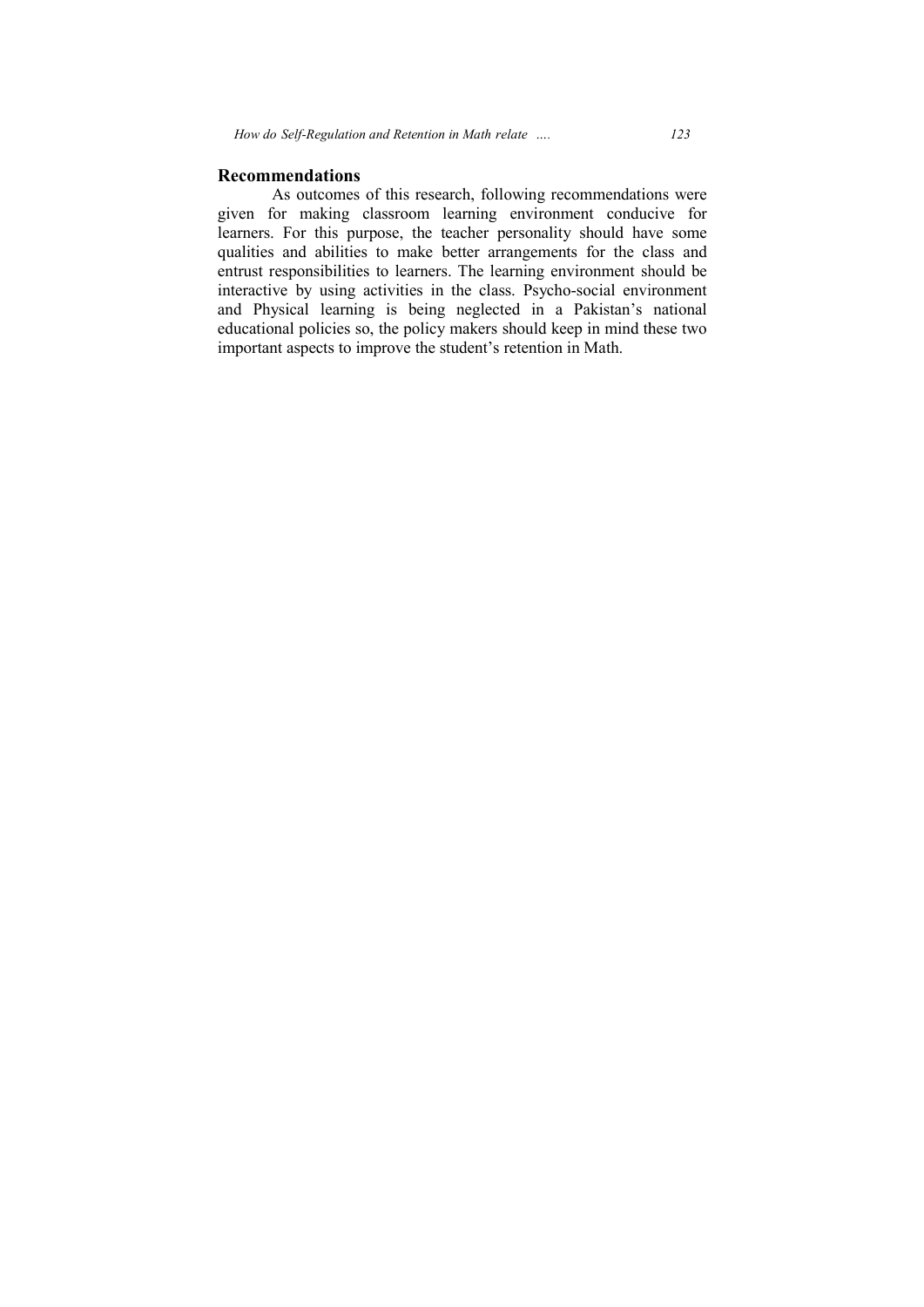# References

- Ajai, J., & Imoko, B. (2015). Gender differences in mathematics achievement and retention scores: A case of problem-based learning method. *International Journal of research in Education and Science, 1*(1), 45-50.
- Aldridge, J., & Fraser, B. (2000). A cross-cultural study of classroom learning environments in Australia and Taiwan. *Learning Environments Research, 3*(2), 101-134.
- Arnot, M., David, M., & Weiner, G. (1999). *Closing the gender gap*. Cambridge: Polity Press.
- Barak, M., Hussein-Farraj, R., & Dori, Y. J. (2016). On-campus or online: examining self-regulation and cognitive transfer skills in different learning settings. *International Journal of Educational Technology in Higher Education, 13*(1), 1-18.
- Bembenutty, H. (2007). Self-regulation of learning and academic delay of gratification: Gender and ethnic differences among college students. *Journal of advanced academics, 18*(4), 586-616.
- Boekaerts, M., De Koning, E., & Vedder, P. (2006). Goal directed behaviour and contextual factors in the classroom: An innovative approach to the study of multiple goals. *Educational Psychologist, 41*, 33–54.
- Boekaerts, M. and Cascallar, E. (2006). How far have we moved toward the integration of theory and practice in self-regulation? *Educational Psychology Review, 18*, 199–210.
- Darling-Hammond, L., Flook, L., Cook-Harvey, C., Barron, B., & Osher, D. (2020). Implications for educational practice of the science of learning and development. *Applied Developmental Science, 24*(2), 97-140.
- Dorman, J.P. (2002). *Classroom environment research: Progress and possibilities.* Retrieved from http://www.iier.org.au/qjer/qjer18/ dorman.html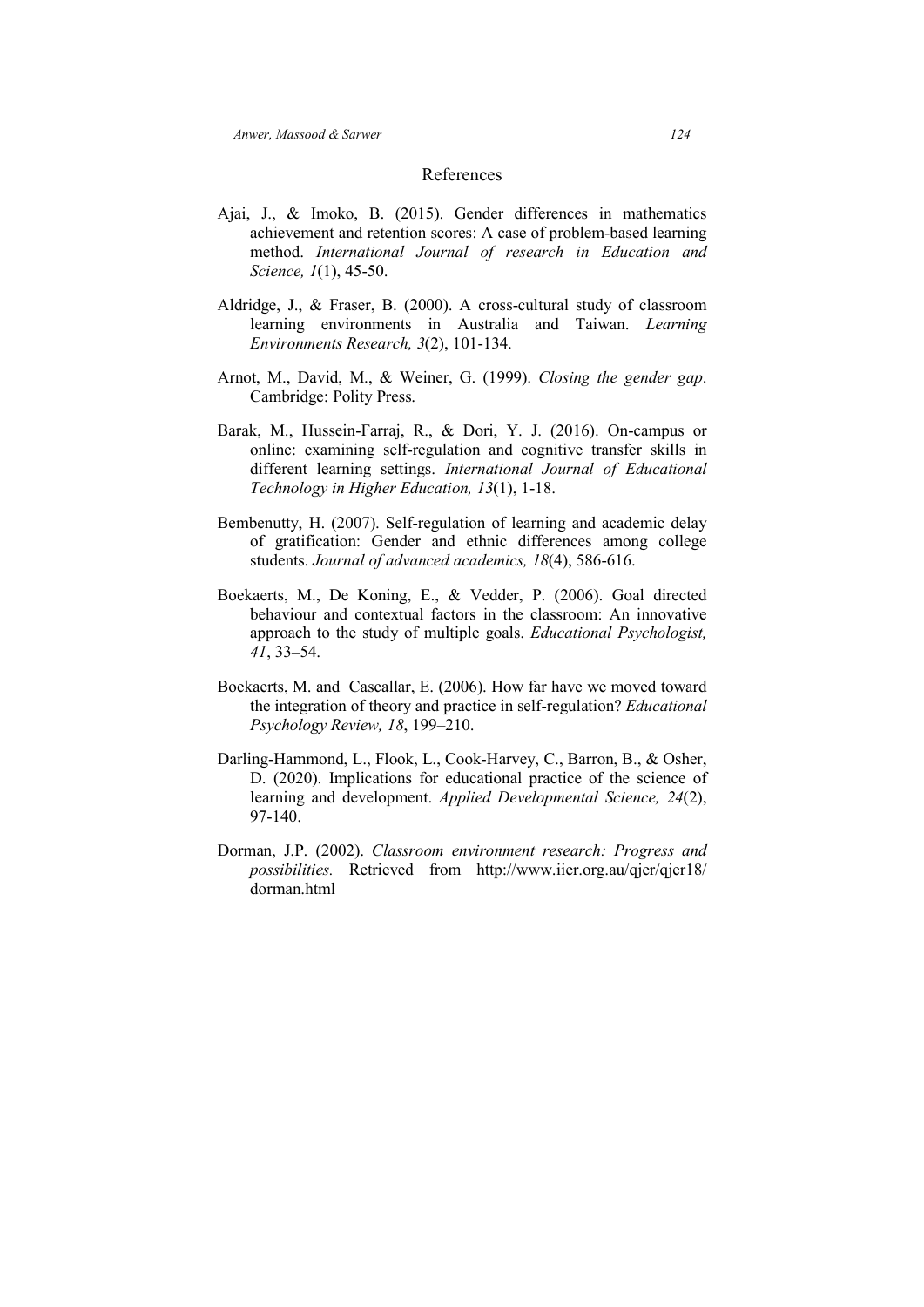- Duckworth, A. L., & Seligman, M. E. (2006). Self-discipline gives girls the edge: Gender in self-discipline, grades, and achievement test scores. *Journal of educational psychology*, 98(1), 198. , M. E. (2006). Self-discipline gives girls<br>discipline, grades, and achievement test<br>*nal psychology*,  $98(1)$ , 198.<br>& Boody, R. M. (2017). Middle school<br>weldge retention: Online or face-to-face
- Edwards, C. M., Rule, A. C., & Boody, R. M. (2017). Middle school students' mathematics knowledge retention: Online or face-to-face environments. Journal of Educational Technology & Society, 20(4), 1-10.
- Fenemma, E. (2000). Gender and mathematics: What is known and what *I wish was known?* (Unpublished manuscript). Madison, Wisconsin: Wisconsin Centre for Educational Research.
- Fraser B.J., Goh S.C. (2003) Classroom Learning Environments. In: er B.J., Goh S.C. (2003) Classroom Learning Environments. In:<br>Keeves J.P. et al. (eds), *International Handbook of Educational* Research in the Asia-Pacific Region: Springer International *Handbooks of Education* (Vol 11). Dordrecht: Springer.
- Fraser B.J. (2012) Classroom Learning Environments: Retrospect, Context and Prospect. In B. Fraser, K. Tobin, C. McRobbie (eds), *Second International Handbook of Science Education. Springer International Handbooks of Education* (Vol 24). Dordrecht: Springer.
- Fraser, B. J. (2009). Learning environments research: yesterday, today and tomorrow. In S. Goh & M. S. Khine (Eds.), *Studies in* educational learning environments: an interpersonal perspective (pp. 1-27). Singapore: World Scientific Publishers. (pp. 1-27). Singapore: World Scientific Publishers.<br>Hannah, R. (2013). *The effect of classroom environment on student*
- learning. (Hons. thesis). Michigan: Western Michigan University. Retrieved from the state of  $\sim$  from the state of  $\sim$  from the state of  $\sim$  from the state of  $\sim$  from the state of  $\sim$  from the state of  $\sim$  from the state of  $\sim$  from the state of  $\sim$  from the state of  $\sim$  from https://scholarworks.wmich.edu/cgi/viewcontent.cgi?article=3380& context=honors\_theses https://scholarworks.wmich.edu/cgi/viewcontent.cgi?article=3380&<br>context=honors\_theses<br>Hanrahan, M. U. (2002, July 11-14). *Learning science: Revisiting* Context and Prospect. In B. Fraser, K. Tobin, C. McRobbie (eds),<br>Second International Handbook of Science Education. Springer<br>International Handbooks of Education (Vol 24). Dordrecht:<br>Springer.<br>er, B. J. (2009). Learning e
- *humanist dimensions of intellectual engagement* presentation]. ASERA conference, Queensland.
- Hydea, J.S. & Mertzb, J.E. (2009). *Gender, culture, and mathematics Gender, performance* madison.com/uw/gender. Retrieved from http: / /tctvideo. from http: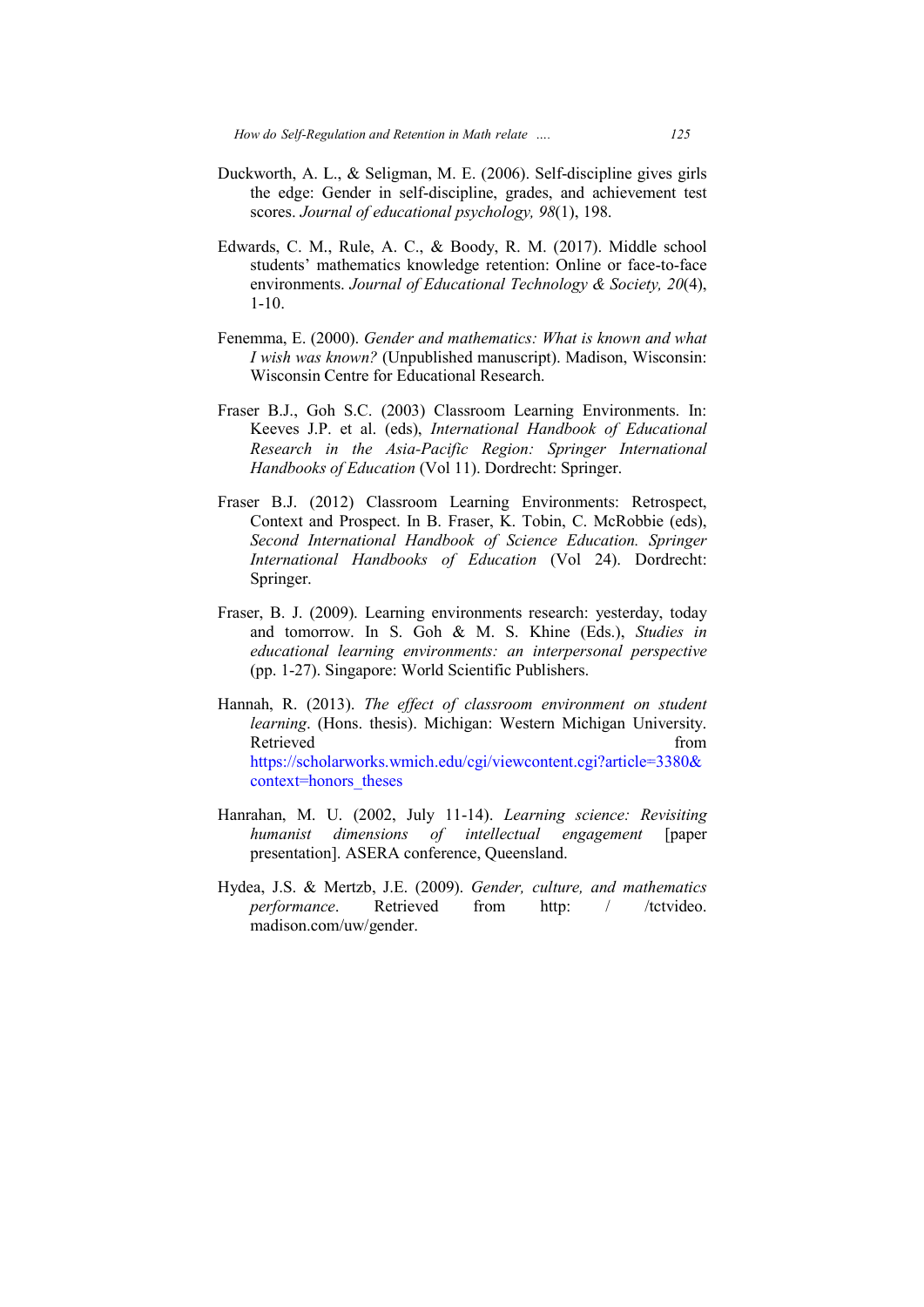- Jarvela, S., & Jarvenoja, H. (2011). Socially constructed self-regulated learning and motivation regulation in collaborative learning groups. *Teachers College Record*, 113(2), 350-374
- Kay, D., & Kibble, J. (2016). Learning theories 101: application to everyday teaching and scholarship. *Advances in physiology education, 40*(1), 17-25.
- Kim, H. B., Fisher, D. L., & Fraser, B. J. (2000). Classroom environment and teacher interpersonal behaviour in secondary science classes in Korea. *Evaluation and Research in Education, 14*, 3-22
- Maat and E. Zakaria, (2010). The learning environment, teacher's factor and student's attitudes towards mathematics amongst engineering technology students. *International Journal of Academic Research*, 2(2), 16–20.
- Mata, M. D. L., Monteiro, V., & Peixoto, F. (2012). Attitudes towards mathematics: Effects of individual, motivational, and social support factors. *Child development research, 2012*, 1-10
- Mayhew, M. J., Grunwald, H. E., & Dey, E. L. (2005). Curriculum matters: Creating a positive climate for diversity from the student perspective. *Research in Higher Education, 46*(4), 389-412.
- McRobbie, C.J., Fisher, & Fraser (1996). Multiple learning environments in a physics classroom. *International Journal of Educational Research, 27*, 333-342.
- Mobeenul Islam, (2012). *Impact of students' perceptions about teacher interaction and classroom learning environment on attitude towards mathematics and achievement* (Unpublished Doctoral Thesis). Lahore: IER, University of the Punjab.
- Pintrich, P. R., & De Groot E. V. (1990). Motivational and self-regulated learning components of classroom academic performance. *Journal of Educational Psychology, 82*, 33–4
- Reynolds, A. J., & Walberg, H.J. (1992). A structural model of high school mathematics outcomes. *Journal of Educational Research, 85*(3), 150-158.